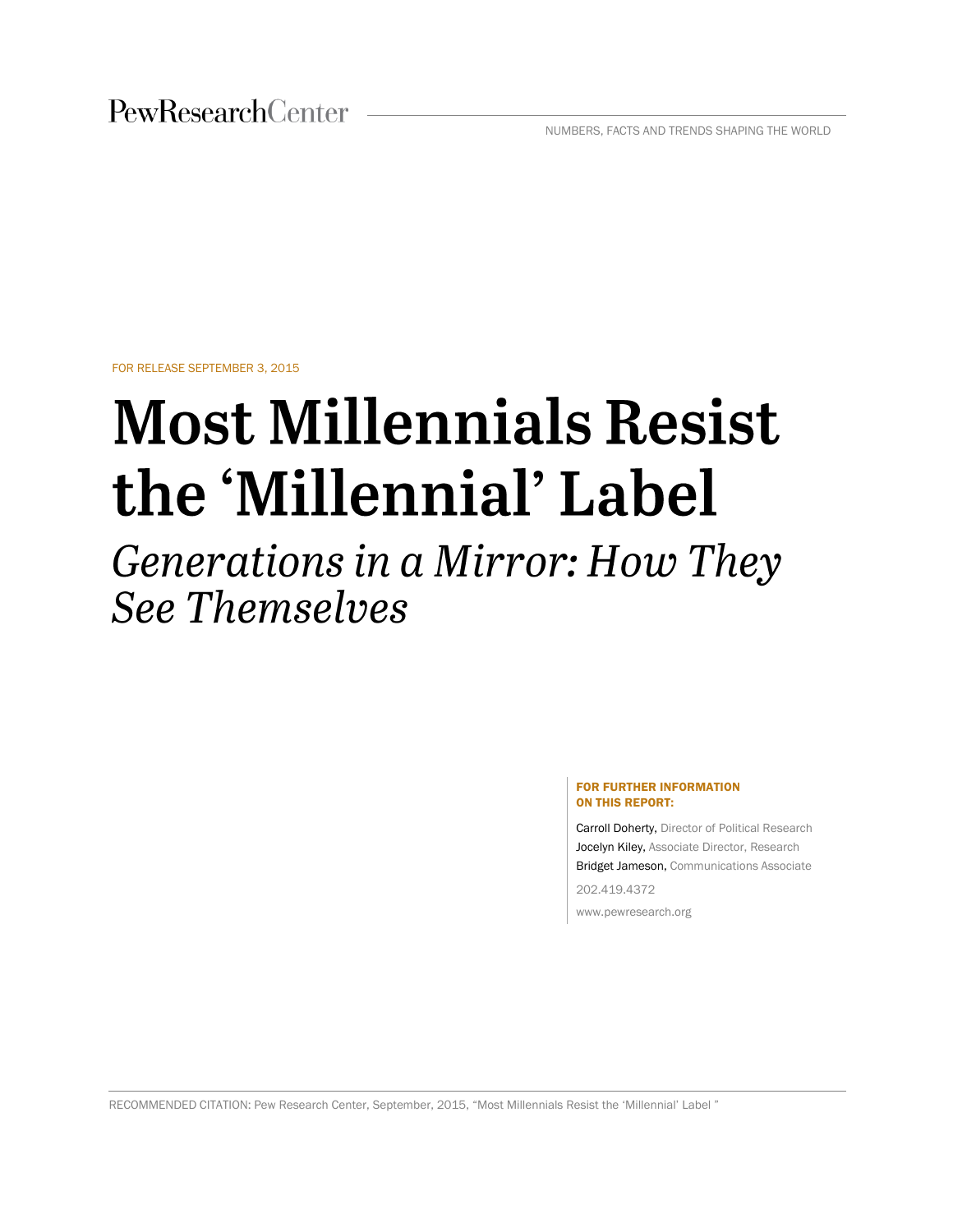## **Most Millennials Resist the 'Millennial' Label**

Generations in a Mirror: How They See Themselves

Millennials will [soon become](http://www.pewresearch.org/fact-tank/2015/01/16/this-year-millennials-will-overtake-baby-boomers/) the nation's largest living generation. They already have surpassed Generation X [to make up the largest share](http://www.pewresearch.org/fact-tank/2015/05/11/millennials-surpass-gen-xers-as-the-largest-generation-in-u-s-labor-force/) of the U.S. workforce.

Despite the size and influence of the Millennial generation, however, most of those in this age cohort do not identify with the term "Millennial." Just 40% of adults ages 18 to 34 consider themselves part of the "Millennial generation," while another 33% – mostly older Millennials – consider themselves part of the next older cohort, Generation X.

Generational identity is strongest among the Boomers: 79% of those 51 to 69 consider themselves part of the "Baby Boom generation." Among those 35 to 50 (the age range for Gen X), 58% consider themselves part of "Generation X."

The oldest cohort of Americans is by far the least likely to embrace a generational label. Just 18% of those ages 70 to 87 (the age range of the Silent Generation) actually see themselves as part of the "Silent Generation." Far more Silents consider themselves part of adjoining generations, either Boomers (34%) or the Greatest Generation (also 34%).

## Millennials Less Likely Than Boomers, Gen X to Embrace Generational Label



The national survey by the Pew Research Center was conducted March 10-April 6 with 3,147 adults who are part of the **American Trends Panel**, a nationally representative sample of randomly selected U.S. adults surveyed online and by mail. Respondents were given five commonly used terms for generations, including the "Greatest Generation," and asked whether they considered themselves part of these generations.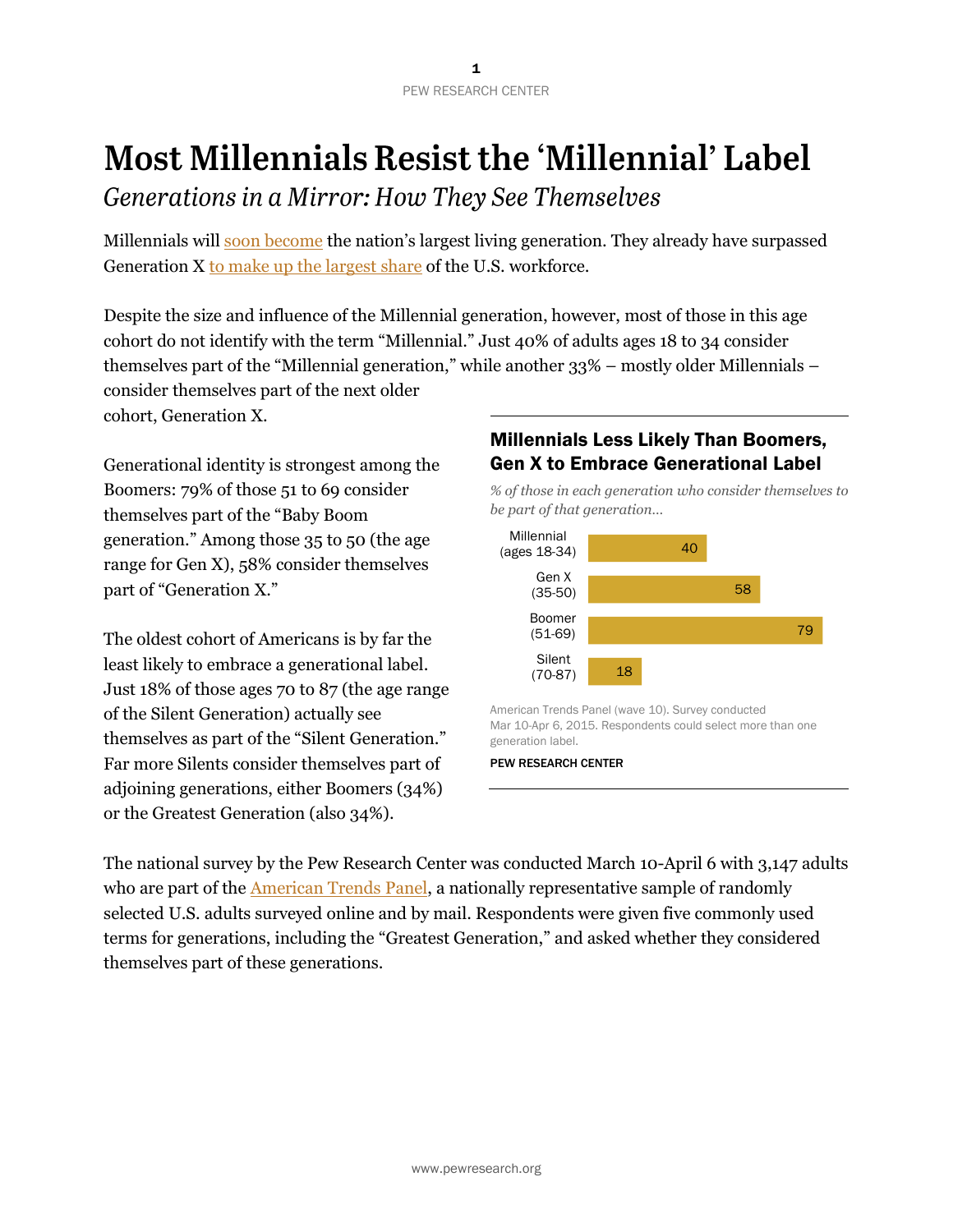The survey finds that some generational names – particularly Boomers – are more widely recognized than others. Among all respondents, fully 89% say they have heard of the Baby Boom generation, while 71% have heard of Gen X. A majority (56%) have heard of the Millennial generation, but just 15% of all respondents (including only 27% of Silents) have heard of the Silent Generation.

The survey also asked if a number of descriptions applied to the people of their generation. Silents are far more likely than people in younger age cohorts to view their own generation in a positive light. Large majorities of Silents say the people of their generation are hard-working (83%), responsible (78%), patriotic (73%), self-reliant (65%), moral (64%), willing to sacrifice (61%) and compassionate (60%).

Boomers also tend to have favorable impressions of their generation, though in most cases they are not as positive as Silents. By contrast, Gen Xers and Millennials are far more skeptical in assessing the strengths of their generations. And Millennials, in particular, stand out in their willingness to ascribe negative stereotypes to their own generation: 59% say the term "selfabsorbed" describes their generation, compared with 30% among Gen Xers, 20% of Boomers and just 7% of Silents.

To be sure, some of these differences may be related more to age and life stage than to the unique characteristics of today's generations. Responsibilities tend to increase with age. As a result, it is possible that, in any era, older people would be more likely than younger people to view their generation as "responsible." In addition, differences between old and young in such realms as [patriotism,](http://www.pewsocialtrends.org/2014/03/07/millennials-in-adulthood/) [religiosity](http://www.pewforum.org/2012/10/09/nones-on-the-rise/) and

## **Generation Gaps: Silents, Boomers See Themselves in a More Positive Light**

% of each generation saying each term describes their generation overall



Source: American Trends Panel (wave 10). Survey conducted Mar 10-Apr 6, 2015.

PEW RESEARCH CENTER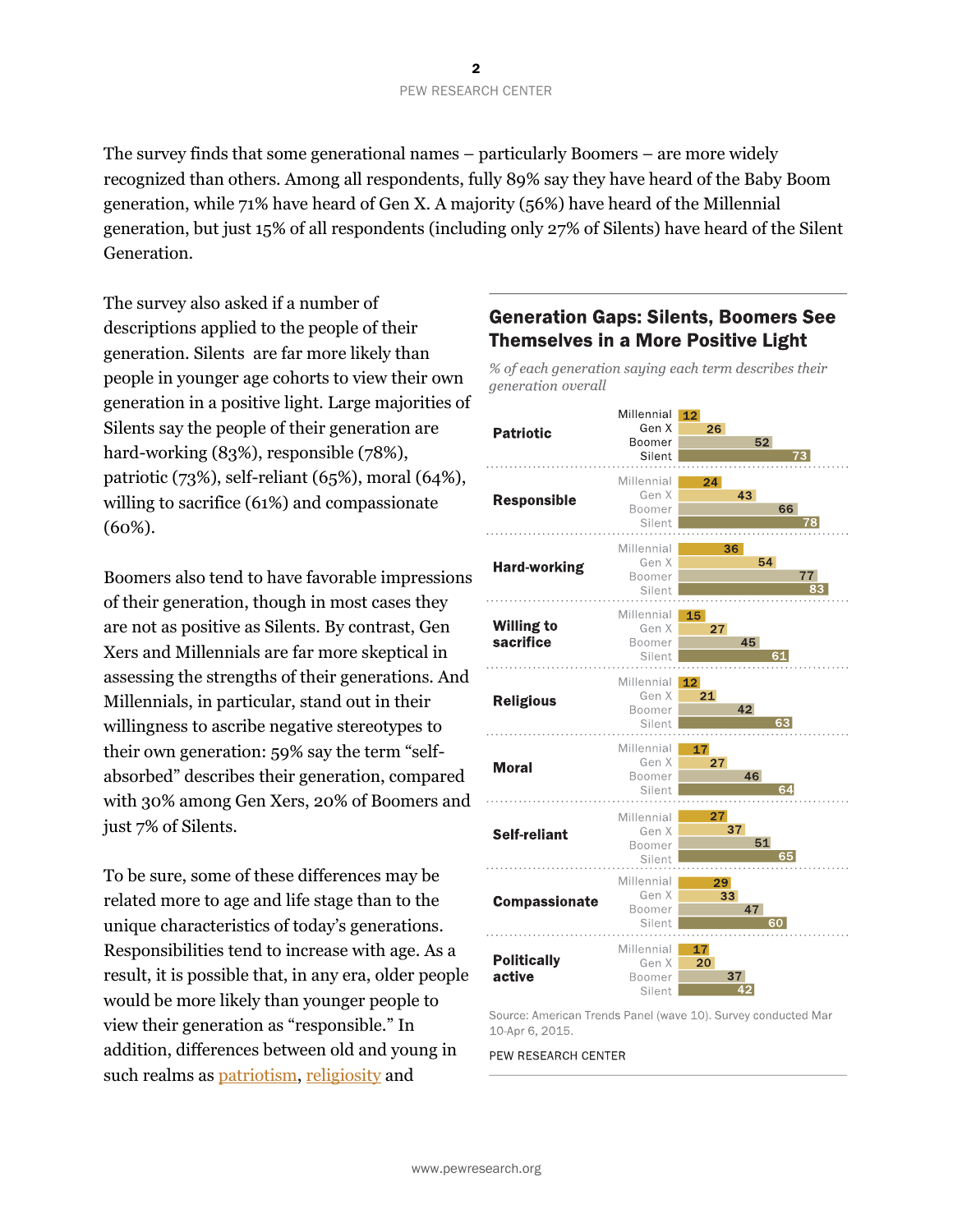political activism have been evident for many years. (See this [explainer report](http://www.people-press.org/2015/09/03/the-whys-and-hows-of-generations-research) for more on our approach to studying generations.)

On several measures – including hard work, responsibility, willingness to sacrifice, and selfreliance – the share in each generation expressing positive views declines step-wise across age cohorts, from the oldest to the youngest.

For example, 83% of Silents describe the people of their generation as hard-working, as do (77%) of Boomers. A narrow majority of Gen Xers (54%) say people of their generation are hard-working, while 36% of Millennials say that phrase describes people in their cohort.

The survey includes 18 descriptions – a mix of positive, negative and neutral terms. On some terms, such as environmentally-conscious, entrepreneurial and rigid, there are no significant differences across cohorts in the shares saying each applies.

There is only one description – "idealistic" – on which a generation other than the Silents views itself most positively: Somewhat more Millennials (39%) than Gen Xers (28%), Boomers (31%) or Silents (26%) describe their generation as idealistic.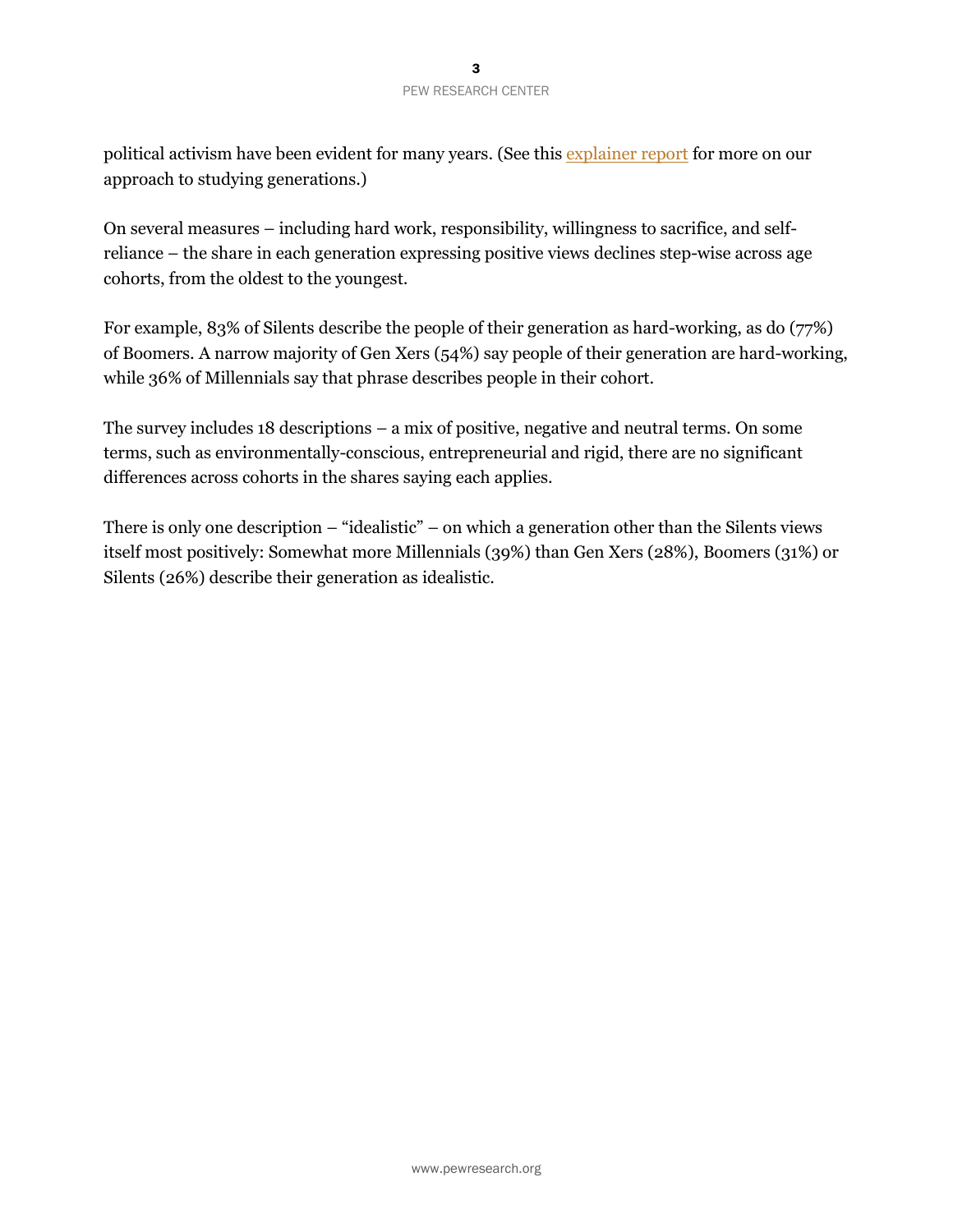## **Generational Identity**

Generational names are largely the creations of social scientists and market researchers. The age boundaries of these widely used labels are somewhat variable and subjective, so perhaps it is not surprising that many Americans do not identify with "their" generation.

Yet the Boomer label resonates strongly with the members of this generation; the name arose from the fertility spike that began shortly after World War II and continued through the early 1960s. Fully 79% of those born between 1946 and 1964, the widely used age range of this generation, identify as Boomers. That is by far the strongest identification with a generational name of any cohort.

The Millennial generation also encompasses a broad span of adults (currently those born from 1981 to 1997). But just 40% of those in this cohort consider themselves Millennials, while as many as a third (33%) say they belong to Gen X. Among older Millennials (ages 27 to 34), 43% consider themselves Gen Xers, while 35% identify as Millennials. Yet even among younger Millennials (ages 18 to 26), fewer than half (45%) consider themselves part of this generation.

Most adults (58%) born between 1965 and 1980, the birth years of Gen X, identify with "their"

## **Generational Identity: The Power of 'Boomer'**

Share of each generation that identifies as ...



Source: American Trends Panel (wave 10), Survey conducted Mar 10-Apr 6, 2015. 'Other' responses not shown. Respondents could select multiple generation labels.

PEW RESEARCH CENTER

generation. Notably, relatively few Gen Xers (just 4%) identify as Millennials, but 15% consider themselves Boomers. Among younger Gen Xers (ages 35 t0 42), 68% identify with Gen X; among older Gen Xers, fewer (48%) see themselves as part of this generation, while 24% identify as Boomers.

Just 18% of those in the Silent Generation (born 1928 to 1945) consider themselves part of this generation. In part, this reflects the low visibility of the term "Silent Generation," though it has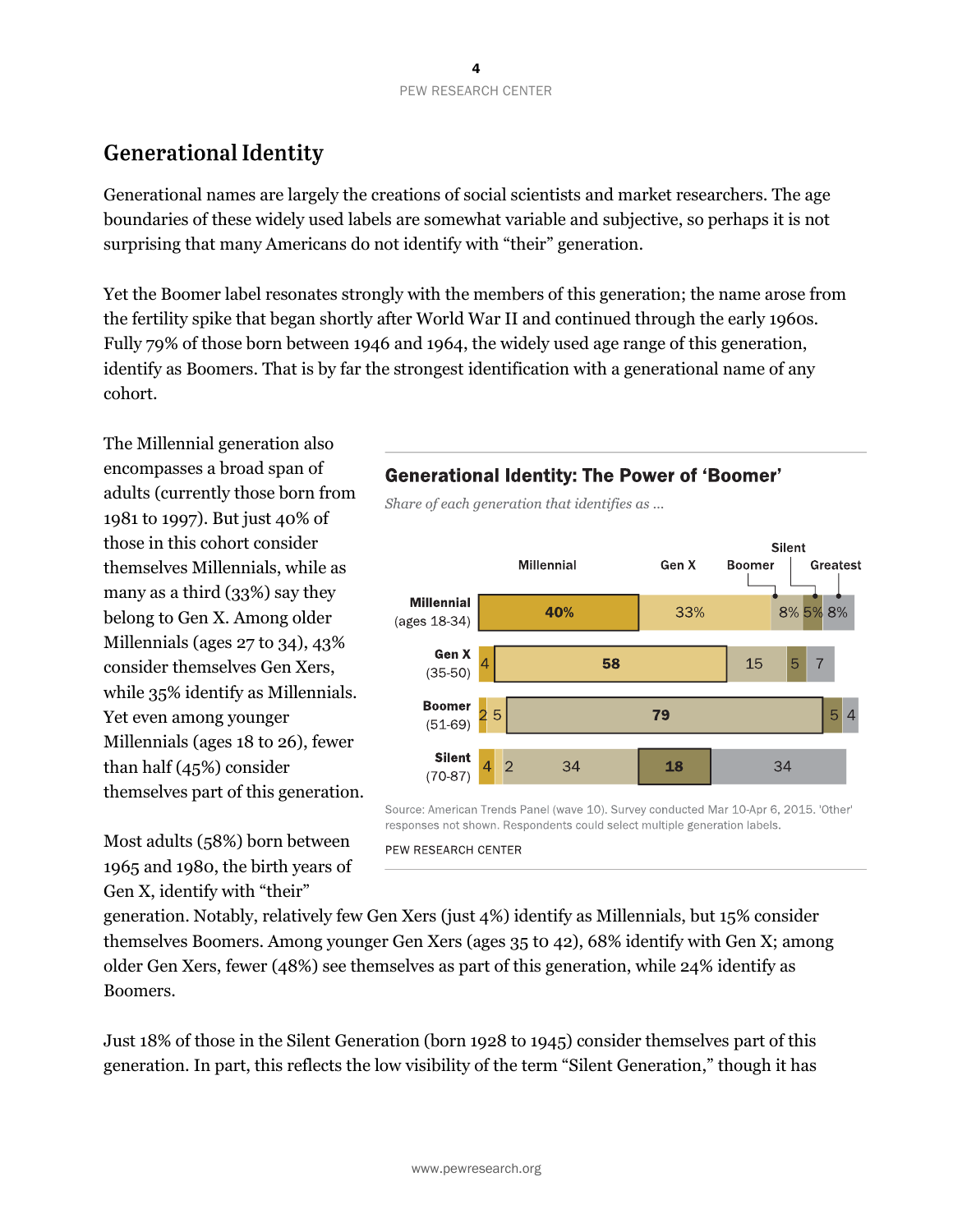been in use for more than half a century. In coining the name in 1951, *Time* magazine described the Silents as "working fairly hard and saying almost nothing."

Most Silents identify with either the Greatest Generation – people born before 1928 – or as Boomers. Older Silents (age 80 to 87) tend to see themselves as part of the Greatest Generation;

51% say they are part of that cohort. Among younger Silents (70 to 79), close to half (45%) identify as Boomers.

Aside from being asked about their generational identity, respondents also were asked how well each generational term applies. In this case, the differences between Boomers and the other three generations are even starker. Seven-in-ten Boomers (70%) say the term "Baby Boom generation" applies to them very well (31%) or fairly well (39%). Among other generations, no more than about four-in-ten (38% of Gen X) say their generational label is a good fit.

## Large Majority of Boomers Say Their Generational Label Is a Good Fit

*% of each who say their generation label applies to themselves …*



American Trends Panel (wave 10). Survey conducted Mar 10-Apr 6, 2015. Based on total.

#### PEW RESEARCH CENTER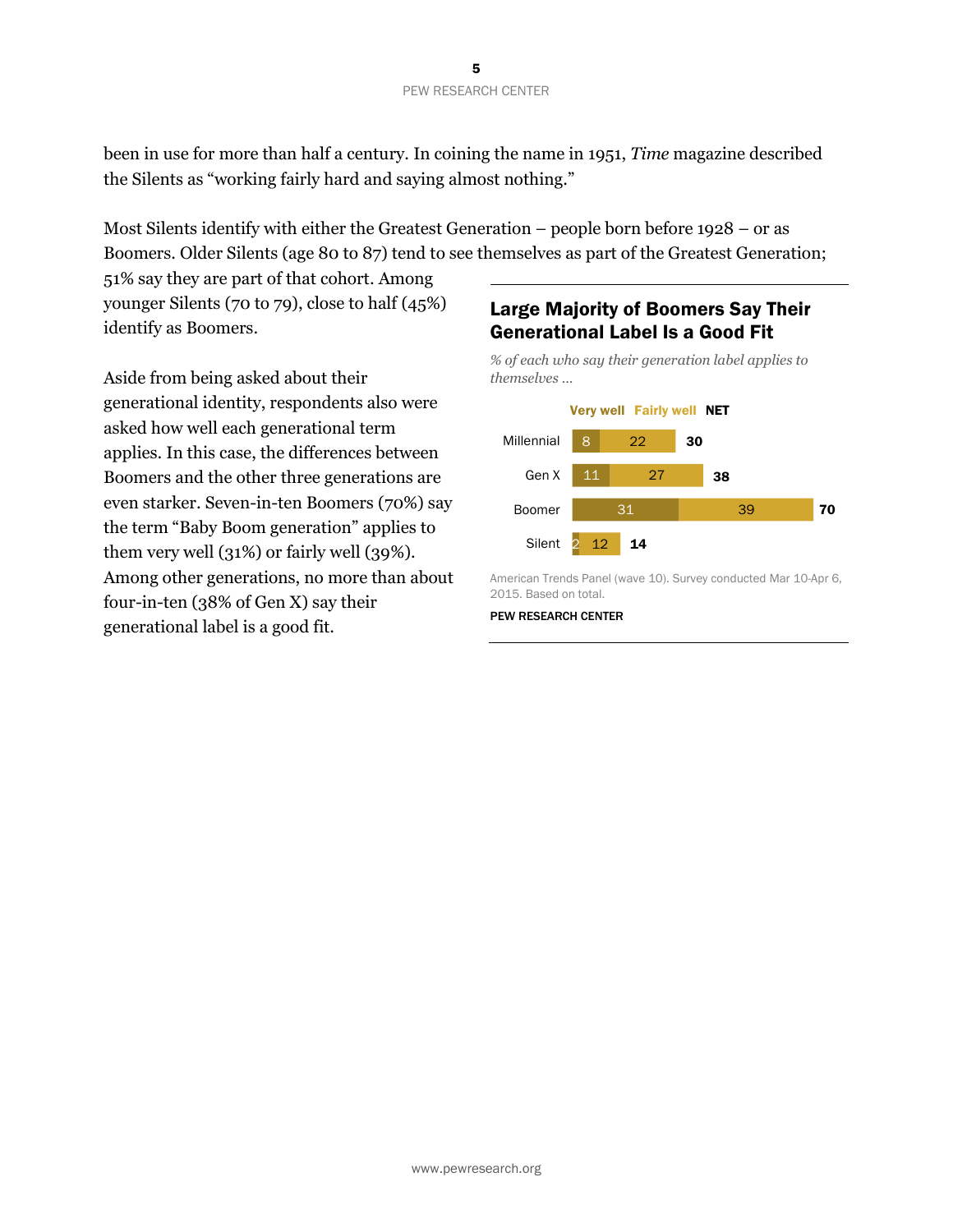## **Generational Traits: Negative, Positive, Neutral**

As with many positive generational descriptions, there also are wide differences over whether

negative terms apply. Millennials are far more likely than older generations to say the terms "self-absorbed," "wasteful," and "greedy" apply to people in their age cohort.

While 59% of Millennials describe the members of their generation as self-absorbed, 49% say they are wasteful and 43% describe them as greedy. On all three dimensions, Millennials are significantly more critical of their generation than older age cohorts are of theirs.

And while Silents are more likely than other generations to say that several positive terms describe their generation, they also are less likely to say some negative terms apply. Only about one-in-ten Silents see the people of their generation as self-absorbed (7%), wasteful (10%) and greedy (8%) – by far the lowest shares of any cohort.

There are smaller differences among generations over whether the term "cynical" describes people in their age cohort: 31% of Millennials say it applies, compared with 24% of Gen X, 16% of Boomers and just 7% of Silents. Relatively few across all generations – only about one-in-ten – say the term "rigid" applies.

Millennials are more likely to characterize their generation as "idealistic," but the differences are not large. About four-in-ten Millennials (39%) say the term idealistic applies to people in their

## **Millennials Most Likely to Attribute Negative Traits to Their Generation**

% of each generation saying each term describes their generation overall



Source: American Trends Panel (wave 10). Survey conducted Mar 10-Apr 6, 2015.

PEW RESEARCH CENTER

cohort, compared with 28% of Gen Xers, 31% of Boomers and 26% of Silents.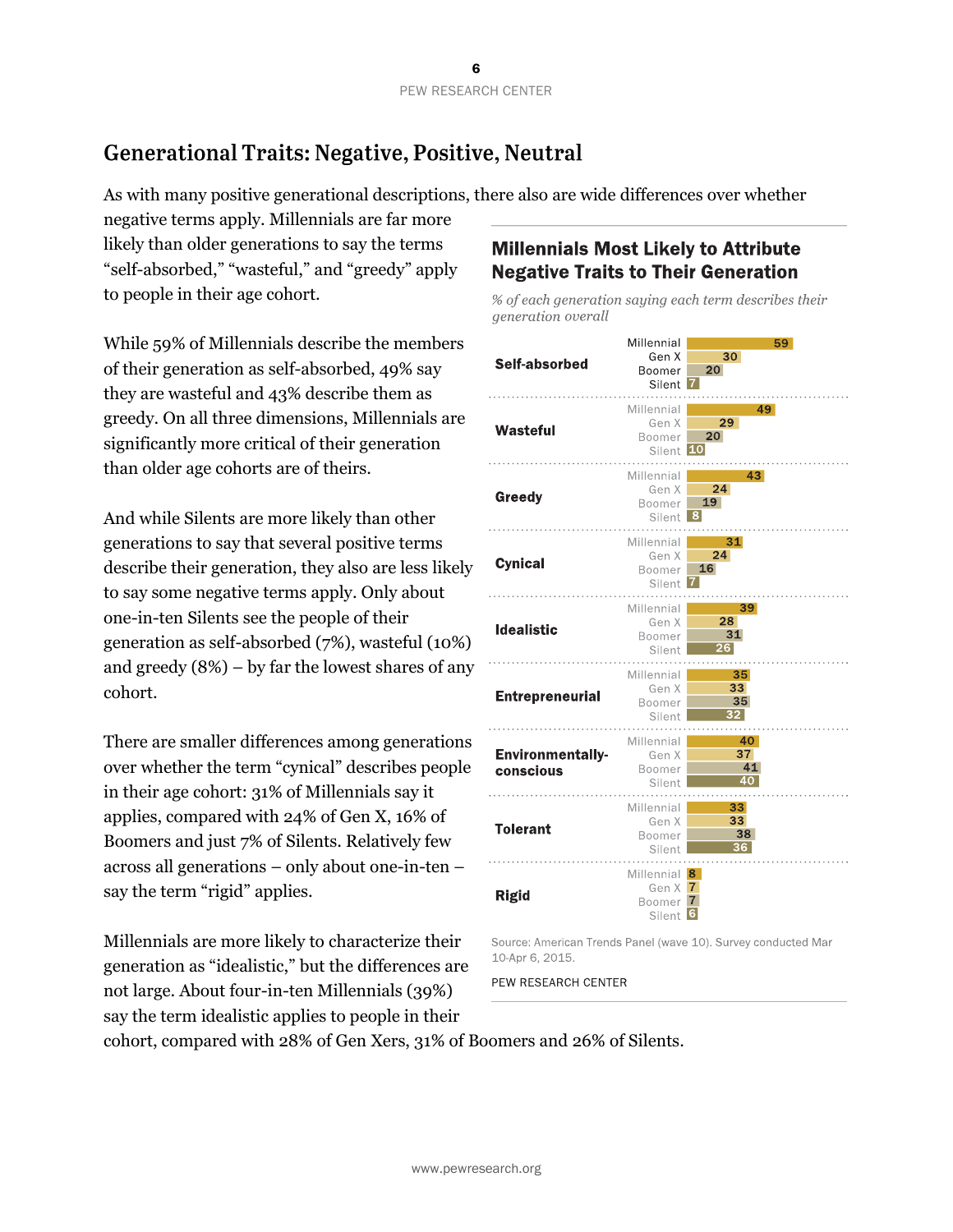On three other descriptions – "environmentally conscious," "entrepreneurial," and "tolerant" – there are no significant differences across generations.

To be sure, young adults are more likely than older people to say there is strong evidence of [climate change](http://www.pewinternet.org/2015/02/12/how-different-groups-think-about-scientific-issues/) and to prioritize [the development of alternative energy](http://www.people-press.org/2014/12/18/as-u-s-energy-production-grows-public-policy-views-show-little-change/) over expanding the production of fossil fuels. Yet Millennials (40%) and Gen Xers (37%) are no more likely than Boomers (41%) or Silents (40%) to describe the people in their generation as environmentally conscious.

And while Millennials are more accepting of [homosexuality,](http://www.people-press.org/2015/06/08/section-2-knowing-gays-and-lesbians-religious-conflicts-beliefs-about-homosexuality/) interracial marriage and hold more positive views of immigrants, about the same share of Millennials (33%) as those in older age cohorts consider the people in their generation tolerant.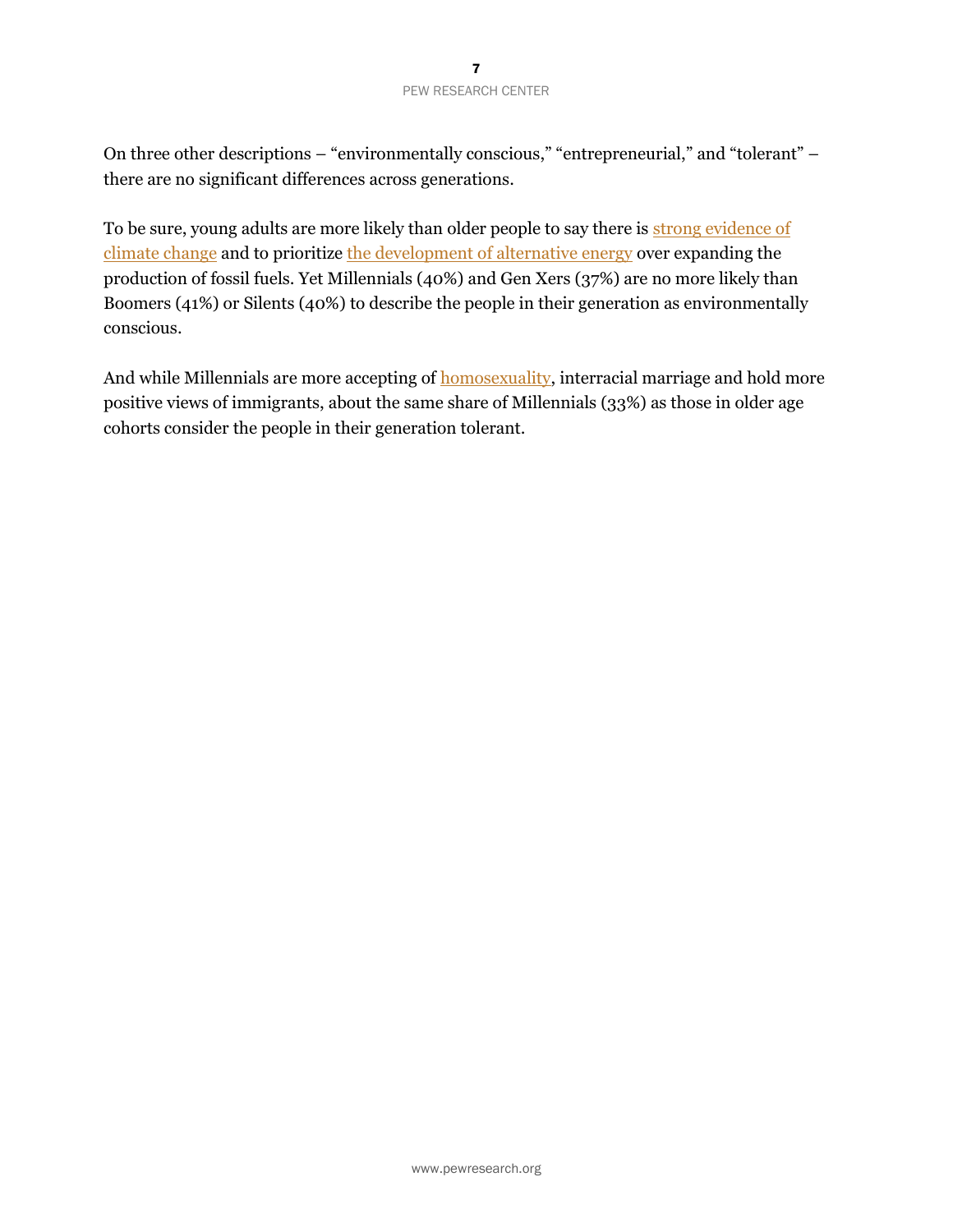## **About the American Trends Panel Survey (ATP)**

The American Trends Panel (ATP), created by the Pew Research Center, is a nationally representative panel of randomly selected U.S. adults living in households. Respondents who selfidentify as internet users (representing 89% of U.S. adults) participate in the panel via monthly self-administered Web surveys, and those who do not use the internet participate via telephone or mail. The panel is being managed by Abt SRBI.

Data in this report are drawn from the March wave of the panel, conducted March 10-April 6, 2015 among 3,147 respondents (2,833 by Web and 314 by mail). The margin of sampling error for the full sample of 3,147 respondents is plus or minus 2.4 percentage points.

All current members of the American Trends Panel were originally recruited from the 2014 Political Polarization and Typology Survey, a large (n=10,013) national landline and cellphone random digit dial (RDD) survey conducted January 23rd to March 16th, 2014, in English and Spanish. At the end of that survey, respondents were invited to join the panel. The invitation was extended to all respondents who use the internet (from any location) and a random subsample of respondents who do not use the internet<sup>1</sup>.

Of the 10,013 adults interviewed, 9,809 were invited to take part in the panel. A total of 5,338 agreed to participate and provided either a mailing address or an email address to which a welcome packet, a monetary incentive and future survey invitations could be sent. Panelists also receive a small monetary incentive after participating in each wave of the survey.

The ATP data were weighted in a multi-step process that begins with a base weight incorporating the respondents' original survey selection probability and the fact that some panelists were subsampled for invitation to the panel. Next, an adjustment was made for the fact that the propensity to join the panel and remain an active panelist varied across different groups in the sample. The final step in the weighting uses an iterative technique that matches gender, age, education, race, Hispanic origin and region to parameters from the U.S. Census Bureau's 2013 American Community Survey. Population density is weighted to match the 2010 U.S. Decennial Census. Telephone service is weighted to estimates of telephone coverage for 2014 that were projected from the July-December 2013 National Health Interview Survey. It also adjusts for party affiliation using an average of the three most recent Pew Research Center general public telephone surveys, and for internet use using as a parameter a measure from the 2014 Survey of

 $\overline{a}$ 

<sup>&</sup>lt;sup>1</sup> When data collection for the 2014 Political Polarization and Typology Survey began, non-internet users were subsampled at a rate of 25%, but a decision was made shortly thereafter to invite all non-internet users to join. In total, 83% of non-internet users were invited to join the panel.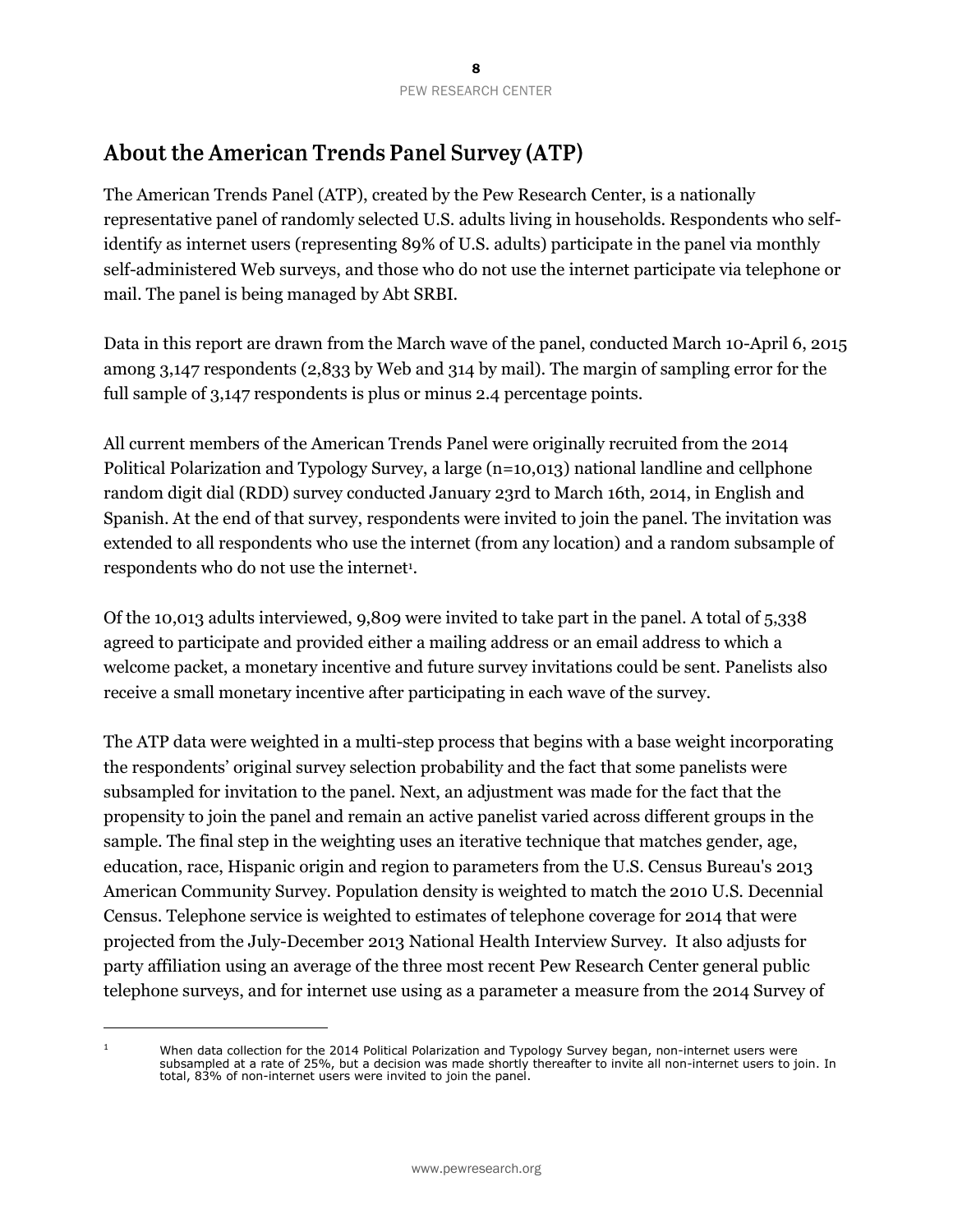Political Polarization. Sampling errors and statistical tests of significance take into account the effect of weighting. The Hispanic sample in the American Trends Panel is predominantly native born and English speaking.

The following table shows the unweighted sample sizes and the error attributable to sampling that would be expected at the 95% level of confidence for different groups in the survey:

| Group                    | <b>Unweighted</b><br>sample size | Plus or minus         |
|--------------------------|----------------------------------|-----------------------|
| Total sample             | 3.147                            | 2.4 percentage points |
| Millennial (age 18-34)   | 601                              | 5.4 percentage points |
| Generation X (age 35-50) | 721                              | 4.9 percentage points |
| Baby Boomer (age 51-69)  | 1,305                            | 3.6 percentage points |
| Silent (age 70-87)       | 501                              | 5.9 percentage points |

Sample sizes and sampling errors for other subgroups are available upon request.

In addition to sampling error, one should bear in mind that question wording and practical difficulties in conducting surveys can introduce error or bias into the findings of opinion polls.

The Web component of the March wave had a response rate of 78% (2,833 responses among 3,634 Web-based individuals enrolled in the panel); the mail component had a response rate of 61% (314 responses among 512 non-Web individuals enrolled in the panel). Taking account of the response rate for the 2014 Survey of Political Polarization (10.6%) and attrition from panel members who were removed at their request or for inactivity, the cumulative response rate for the March ATP wave is 3.4%<sup>2</sup>.

© Pew Research Center, 2015

 $\overline{2}$ 

Prior to the October wave, 962 web panelists who had never responded were removed from the panel. Prior to the November wave, 37 mail non-web panelists who had never responded were removed from the panel.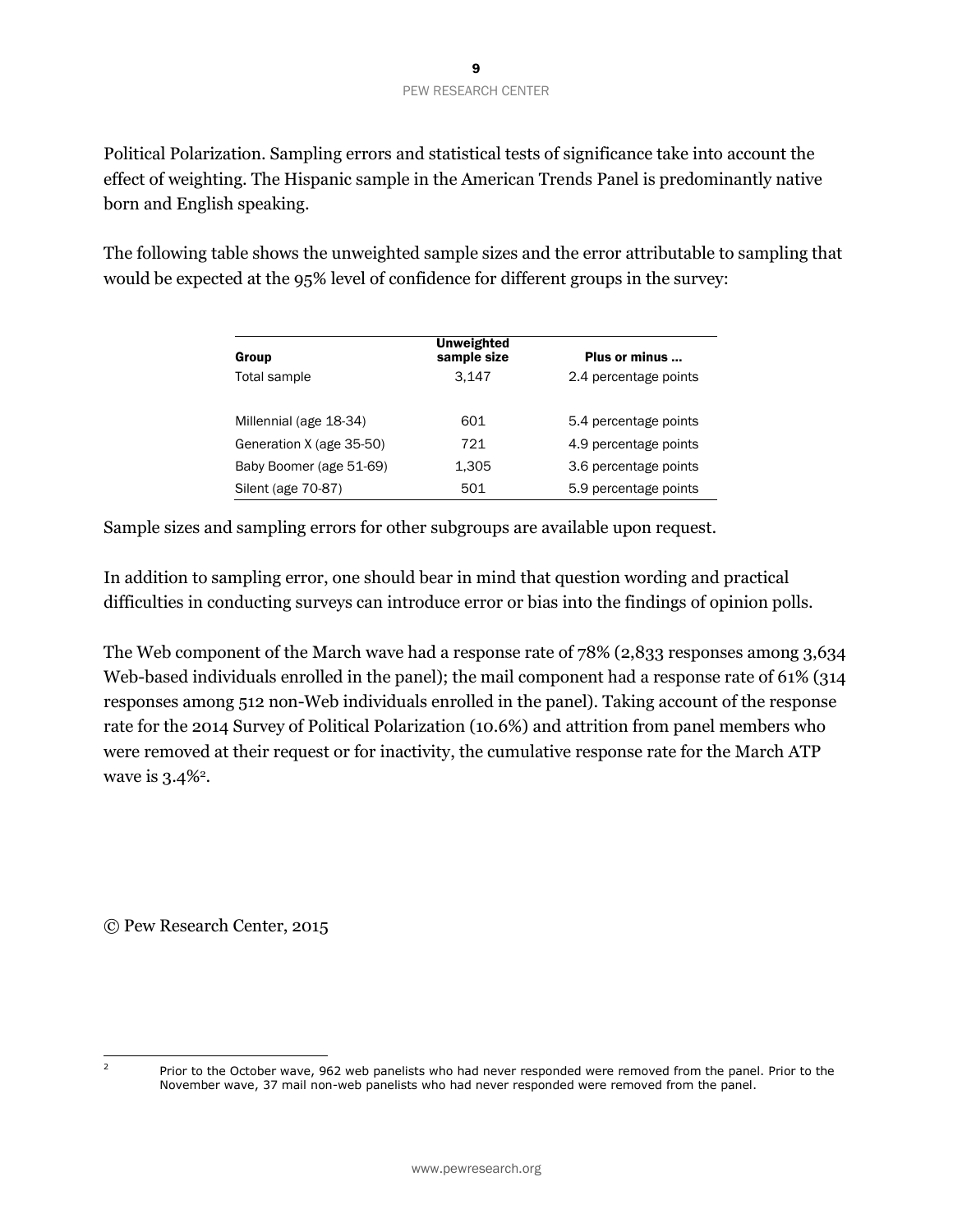#### **2015 PEW RESEARCH CENTER'S AMERICAN TRENDS PANEL WAVE 10 MARCH FINAL TOPLINE March 10 – April 6, 2015 TOTAL N=3,147 WEB RESPONDENTS N=2,833 MAIL RESPONDENTS N=314<sup>1</sup>**

#### **OTHER QUESTIONS HELD FOR FUTURE RELEASE**

#### **ASK ALL:**

GEN1 For each of the following terms, please check the box next to those that you have heard of before. If you are unsure, do not check the box. **[RANDOMIZE A-E WITH F ALWAYS LAST]** [*Check all that you have heard of*]

|    |                                                           | Yes, have<br>heard of | Not selected/<br>No answer |
|----|-----------------------------------------------------------|-----------------------|----------------------------|
| a. | Greatest Generation<br>Mar 10-Apr 6, 2015                 | 41                    | 59                         |
| b. | Silent Generation<br>Mar 10-Apr 6, 2015                   | 15                    | 85                         |
| c. | Baby-Boom Generation<br>Mar 10-Apr 6, 2015                | 89                    | 11                         |
| d. | Generation X<br>Mar 10-Apr 6, 2015                        | 71                    | 29                         |
| e. | <b>Millennial Generation</b><br>Mar 10-Apr 6, 2015        | 56                    | 44                         |
| f. | None of the above [EXCLUSIVE PUNCH]<br>Mar 10-Apr 6, 2015 | 6                     | 94                         |

#### **ASK ALL:**

 $\mathbf{1}$ 

GEN2 These are some commonly used names for generations. Which of these, if any, do you consider yourself to be? If you use another term to describe your generation, please choose "other" and tell us that term. **[LIST a-e IN ORDER; REVERSE ORDER FOR HALF SAMPLE, WITH f ALWAYS LAST]** [*Check all that apply*] **SOFT PROMPT TEXT** "If you're sure you want to skip, click Next."

|                       |                           | Yes, consider<br>myself to be | Not selected/<br>No answer |
|-----------------------|---------------------------|-------------------------------|----------------------------|
| a.                    | Greatest Generation       |                               |                            |
|                       | Mar 10-Apr 6, 2015: Total | 10                            | 90                         |
|                       | Silent [N=501]            | 34                            | 66                         |
|                       | Baby-Boom $[N=1,305]$     | 4                             | 96                         |
|                       | Generation X [N=721]      |                               | 93                         |
|                       | Millennial [N=601]        | 8                             | 92                         |
| b.                    | Silent Generation         |                               |                            |
|                       | Mar 10-Apr 6, 2015: Total | 6                             | 94                         |
|                       | Silent [N=501]            | 18                            | 82                         |
|                       | Baby-Boom $[N=1,305]$     | 5                             | 95                         |
|                       | Generation $X$ [N=721]    | 5                             | 95                         |
|                       | Millennial [N=601]        | 5                             | 95                         |
| <b>GEN2 CONTINUED</b> |                           |                               |                            |

Question wording in this topline is that from the web version of the survey. Question wording and format was adapted for the paper questionnaire delivered by mail; this questionnaire is available on request. All questions asked in both modes unless noted.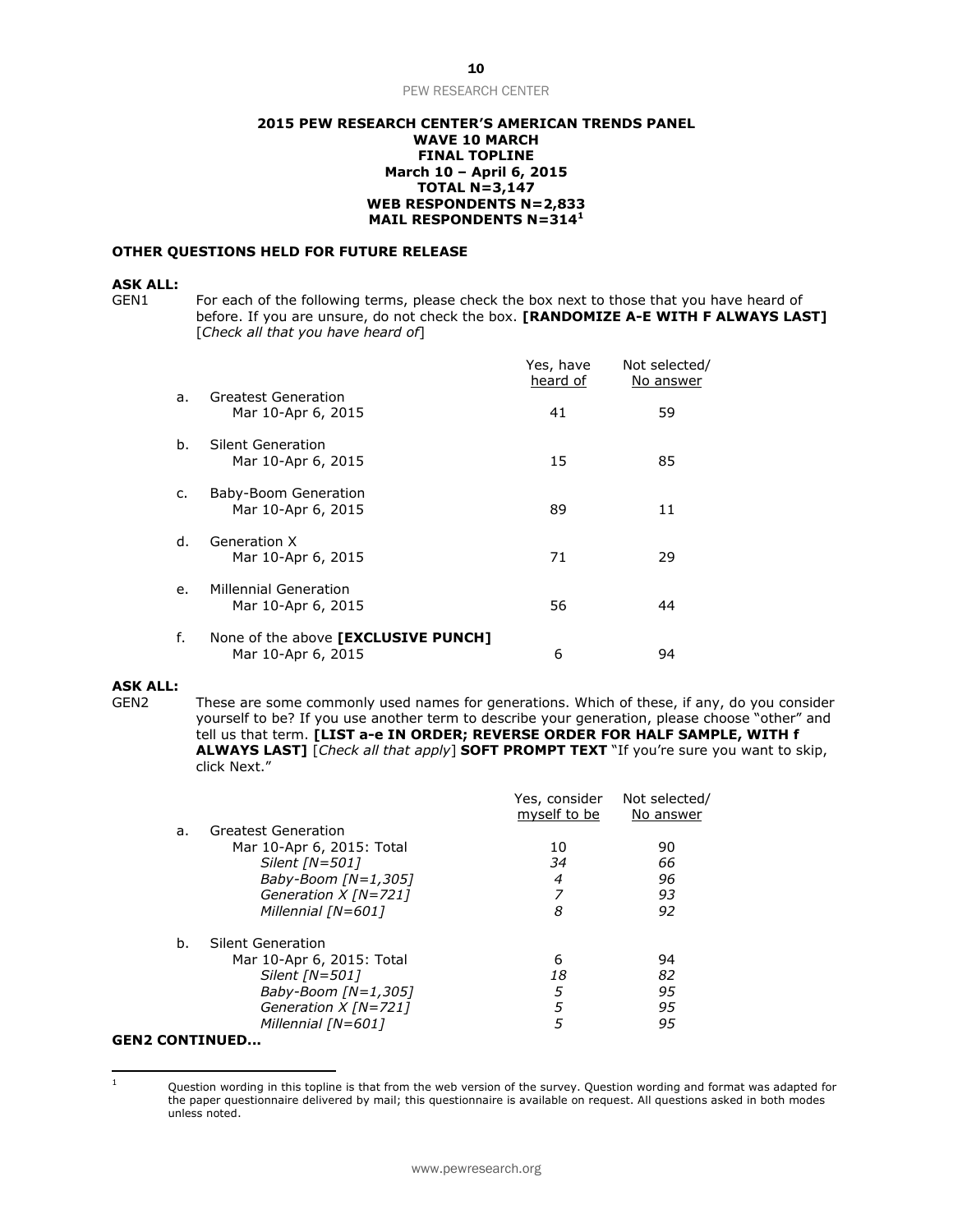|    |                                                                                                                                                    | Yes, consider<br>myself to be                                  | Not selected/<br>No answer |
|----|----------------------------------------------------------------------------------------------------------------------------------------------------|----------------------------------------------------------------|----------------------------|
| c. | Baby-Boom Generation<br>Mar 10-Apr 6, 2015: Total<br>Silent [N=501]<br>Baby-Boom [N=1,305]<br>Generation X [N=721]<br>Millennial [N=601]           | 35<br>34<br>79<br>15<br>8                                      | 65<br>66<br>21<br>85<br>92 |
| d. | Generation X<br>Mar 10-Apr 6, 2015: Total<br>Silent [N=501]<br>Baby-Boom [N=1,305]<br>Generation $X$ [N=721]<br>Millennial [N=601]                 | 27<br>2<br>5<br>58<br>33                                       | 73<br>98<br>95<br>42<br>67 |
| e. | <b>Millennial Generation</b><br>Mar 10-Apr 6, 2015: Total<br>Silent [N=501]<br>Baby-Boom [N=1,305]<br>Generation $X$ [N=721]<br>Millennial [N=601] | 15<br>$\overline{4}$<br>$\overline{a}$<br>$\overline{4}$<br>40 | 85<br>96<br>98<br>96<br>60 |
| f. | Other [SPECIFY]<br>Mar 10-Apr 6, 2015: Total<br>Silent [N=501]<br>Baby-Boom [N=1,305]<br>Generation $X$ [N=721]<br>Millennial [N=601]              | 9<br>12<br>6<br>8<br>12                                        | 91<br>88<br>94<br>92<br>88 |

#### **ASK IF GEN2a SELECTED:**

GEN3a How well would you say the term GREATEST GENERATION applies to you?

#### **BASED ON TOTAL:**

|                             | Verv | Fairly | Not too | Not at   | No     | GEN2a not |
|-----------------------------|------|--------|---------|----------|--------|-----------|
|                             | well | well   | well    | all well | answer | selected  |
| March 10-Apr 6, 2015: Total |      |        |         |          |        | 90        |
| Silent $[N=501]$            | 13   | 19     |         | $\ast$   |        | 66        |
| Baby-Boom $[N=1,305]$       |      |        | $\ast$  |          |        | 96        |
| Generation $X$ [N=721]      |      | 4      |         | $\ast$   |        | 93        |
| Millennial $[N=601]$        |      |        |         |          |        | 92        |

#### **ASK IF GEN2b SELECTED:**

GEN3b How well would you say the term SILENT GENERATION applies to you?

#### **BASED ON TOTAL:**

|                             | Verv   | Fairly | Not too | Not at   | No     | GEN2a not |
|-----------------------------|--------|--------|---------|----------|--------|-----------|
|                             | well   | well   | well    | all well | answer | selected  |
| March 10-Apr 6, 2015: Total |        | 4      |         |          |        | 94        |
| Silent [N=501]              |        | 12     |         |          |        | 82        |
| Baby-Boom $[N=1,305]$       |        |        |         |          |        | 95        |
| Generation $X$ [N=721]      | $\ast$ |        |         | ∗        |        | 95        |
| Millennial [N=601]          |        |        |         |          |        | 95        |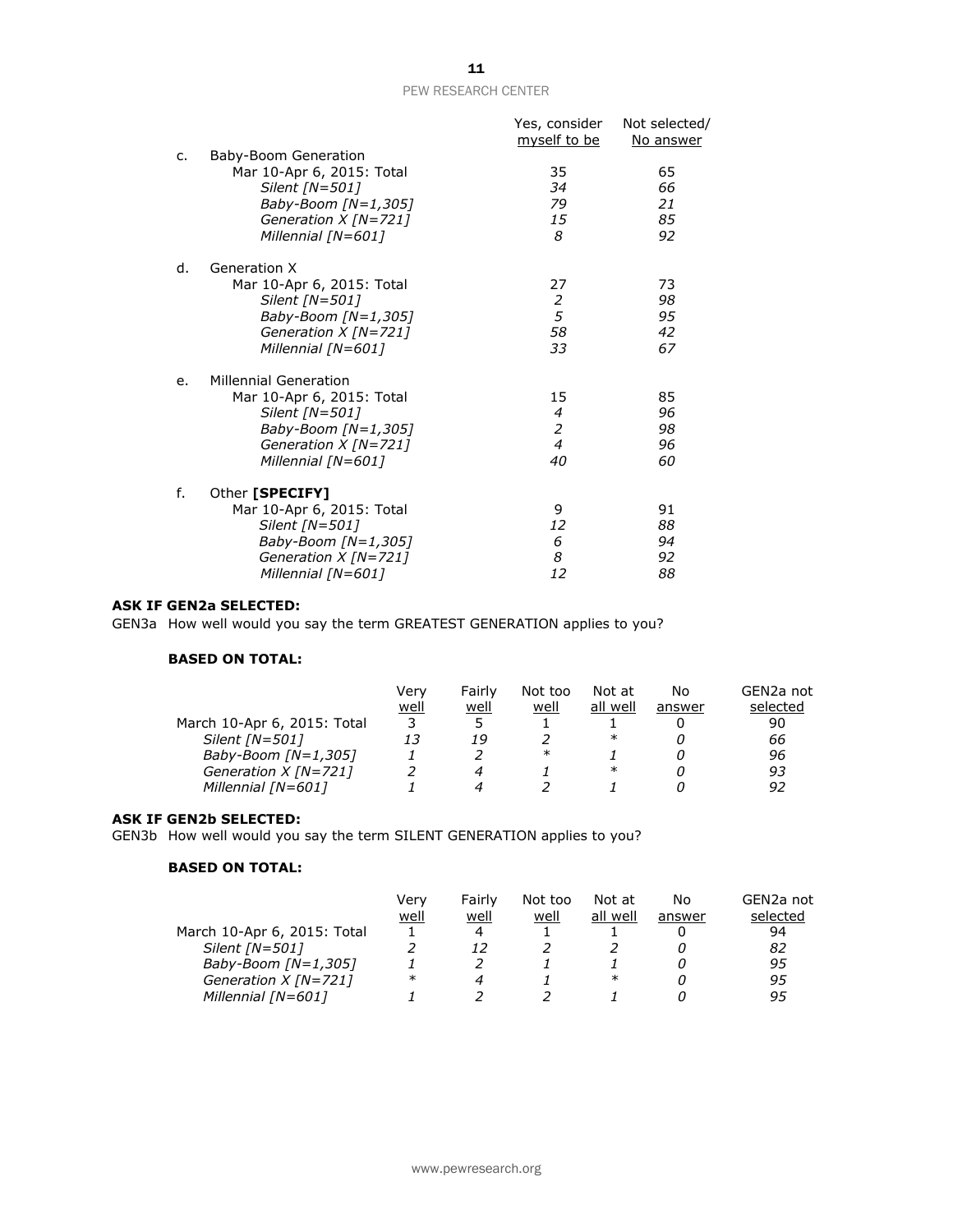#### **ASK IF GEN2c SELECTED:**

GEN3c How well would you say the term BABY-BOOM GENERATION applies to you?

#### **BASED ON TOTAL:**

|                             | Verv   | Fairly | Not too | Not at   | No     | GEN2a not |
|-----------------------------|--------|--------|---------|----------|--------|-----------|
|                             | well   | well   | well    | all well | answer | selected  |
| March 10-Apr 6, 2015: Total | 11     | 17     |         |          | ∗      | 65        |
| Silent $[N=501]$            |        | 19     |         |          |        | 66        |
| Baby-Boom $[N=1,305]$       | 31     | 39     |         |          | $\ast$ | 21        |
| Generation $X$ [N=721]      |        |        |         |          | $\ast$ | 85        |
| Millennial [N=601]          | $\ast$ |        |         | $\ast$   |        | 92        |

#### **ASK IF GEN2d SELECTED:**

GEN3d How well would you say the term GENERATION X applies to you?

#### **BASED ON TOTAL:**

|                             | Verv | Fairly | Not too | Not at   | No     | GEN2a not |
|-----------------------------|------|--------|---------|----------|--------|-----------|
|                             | well | well   | well    | all well | answer | selected  |
| March 10-Apr 6, 2015: Total | 4    | 13     | q       |          | $\ast$ | 73        |
| Silent $[N=501]$            |      |        |         | $\ast$   |        | 98        |
| Baby-Boom $[N=1,305]$       |      |        |         | $\ast$   |        | 95        |
| Generation $X$ [N=721]      |      | 27     | 18      |          | ∗      | 42        |
| Millennial [N=601]          |      |        |         |          | $\ast$ | 67        |

#### **ASK IF GEN2e SELECTED:**

GEN3e How well would you say the term MILLENNIAL GENERATION applies to you?

#### **BASED ON TOTAL:**

|                             | Very   | Fairly | Not too | Not at   | No     | GEN2a not |
|-----------------------------|--------|--------|---------|----------|--------|-----------|
|                             | well   | well   | well    | all well | answer | selected  |
| March 10-Apr 6, 2015: Total |        |        |         | $\ast$   | $\ast$ | 85        |
| Silent $[N=501]$            |        |        |         | $\ast$   |        | 96        |
| Baby-Boom $[N=1,305]$       | $\ast$ |        | $\ast$  |          | $\ast$ | 98        |
| Generation $X$ [N=721]      | $\ast$ |        |         |          |        | 96        |
| Millennial [N=601]          |        | 22     |         |          |        | 60        |

## **ASK ALL:**

Thinking about people in your generation overall, which of the following words or phrases describe your generation? [*Check all that apply*] **[RANDOMIZE ITEMS a-r] SOFT PROMPT**  TEXT "If you're sure you want to skip, click Next."

|    |                           | Yes, describes<br>my generation | Not selected/<br>No answer |
|----|---------------------------|---------------------------------|----------------------------|
| a. | Greedy                    |                                 |                            |
|    | Mar 10-Apr 6, 2015: Total | 26                              | 74                         |
|    | Silent [N=501]            | 8                               | 92                         |
|    | Baby-Boom $IN=1.3051$     | 19                              | 81                         |
|    | Generation $X$ [N=721]    | 24                              | 76                         |
|    | Millennial [N=601]        | 43                              | 57                         |
| b. | Tolerant                  |                                 |                            |
|    | Mar 10-Apr 6, 2015: Total | 35                              | 65                         |
|    | Silent $[N=501]$          | 36                              | 64                         |
|    | Baby-Boom $[N=1,305]$     | 38                              | 62                         |
|    | Generation $X$ [N=721]    | 33                              | 67                         |
|    | Millennial [N=601]        | 33                              | 67                         |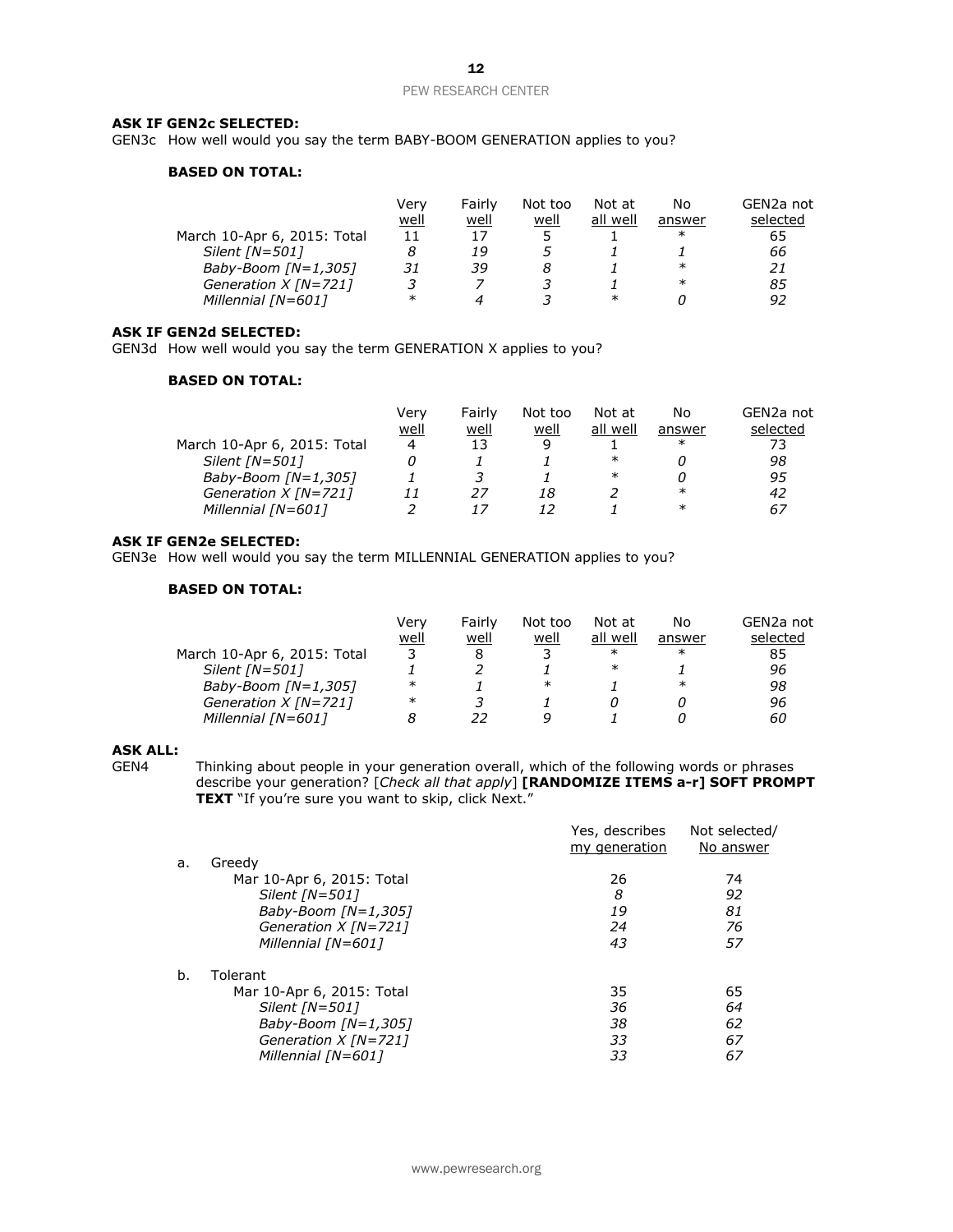#### **GEN4 CONTINUED...**

| c. | Rigid                                                                                                                                           | Yes, describes<br>my generation        | Not selected/<br>No answer |
|----|-------------------------------------------------------------------------------------------------------------------------------------------------|----------------------------------------|----------------------------|
|    | Mar 10-Apr 6, 2015: Total<br>Silent [N=501]<br>Baby-Boom [N=1,305]<br>Generation X [N=721]<br>Millennial [N=601]                                | 7<br>6<br>7<br>$\overline{z}$<br>8     | 93<br>94<br>93<br>93<br>92 |
| d. | Patriotic<br>Mar 10-Apr 6, 2015: Total<br>Silent [N=501]<br>Baby-Boom [N=1,305]<br>Generation $X$ [N=721]<br>Millennial [N=601]                 | 36<br>73<br>52<br>26<br>12             | 64<br>27<br>48<br>74<br>88 |
| е. | Entrepreneurial<br>Mar 10-Apr 6, 2015: Total<br>Silent [N=501]<br>Baby-Boom [N=1,305]<br>Generation $X$ [N=721]<br>Millennial [N=601]           | 34<br>32<br>35<br>33<br>35             | 66<br>68<br>65<br>67<br>65 |
| f. | Environmentally conscious<br>Mar 10-Apr 6, 2015: Total<br>Silent [N=501]<br>Baby-Boom [N=1,305]<br>Generation $X$ [N=721]<br>Millennial [N=601] | 40<br>40<br>41<br>37<br>40             | 60<br>60<br>59<br>63<br>60 |
| g. | Idealistic<br>Mar 10-Apr 6, 2015: Total<br>Silent [N=501]<br>Baby-Boom [N=1,305]<br>Generation $X$ [N=721]<br>Millennial [N=601]                | 32<br>26<br>31<br>28<br>39             | 68<br>74<br>69<br>72<br>61 |
| h. | Cynical<br>Mar 10-Apr 6, 2015: Total<br>Silent [N=501]<br>Baby-Boom [N=1,305]<br>Generation $X$ [N=721]<br>Millennial [N=601]                   | 22<br>$\overline{7}$<br>16<br>24<br>31 | 78<br>93<br>84<br>76<br>69 |
| i. | Hard working<br>Mar 10-Apr 6, 2015: Total<br>Silent [N=501]<br>Baby-Boom $[N=1,305]$<br>Generation $X$ [N=721]<br>Millennial [N=601]            | 59<br>83<br>77<br>54<br>36             | 41<br>17<br>23<br>46<br>64 |
| j. | Responsible<br>Mar 10-Apr 6, 2015: Total<br>Silent [N=501]<br>Baby-Boom [N=1,305]<br>Generation $X$ [N=721]<br>Millennial [N=601]               | 48<br>78<br>66<br>43<br>24             | 52<br>22<br>34<br>57<br>76 |

www.pewresearch.org